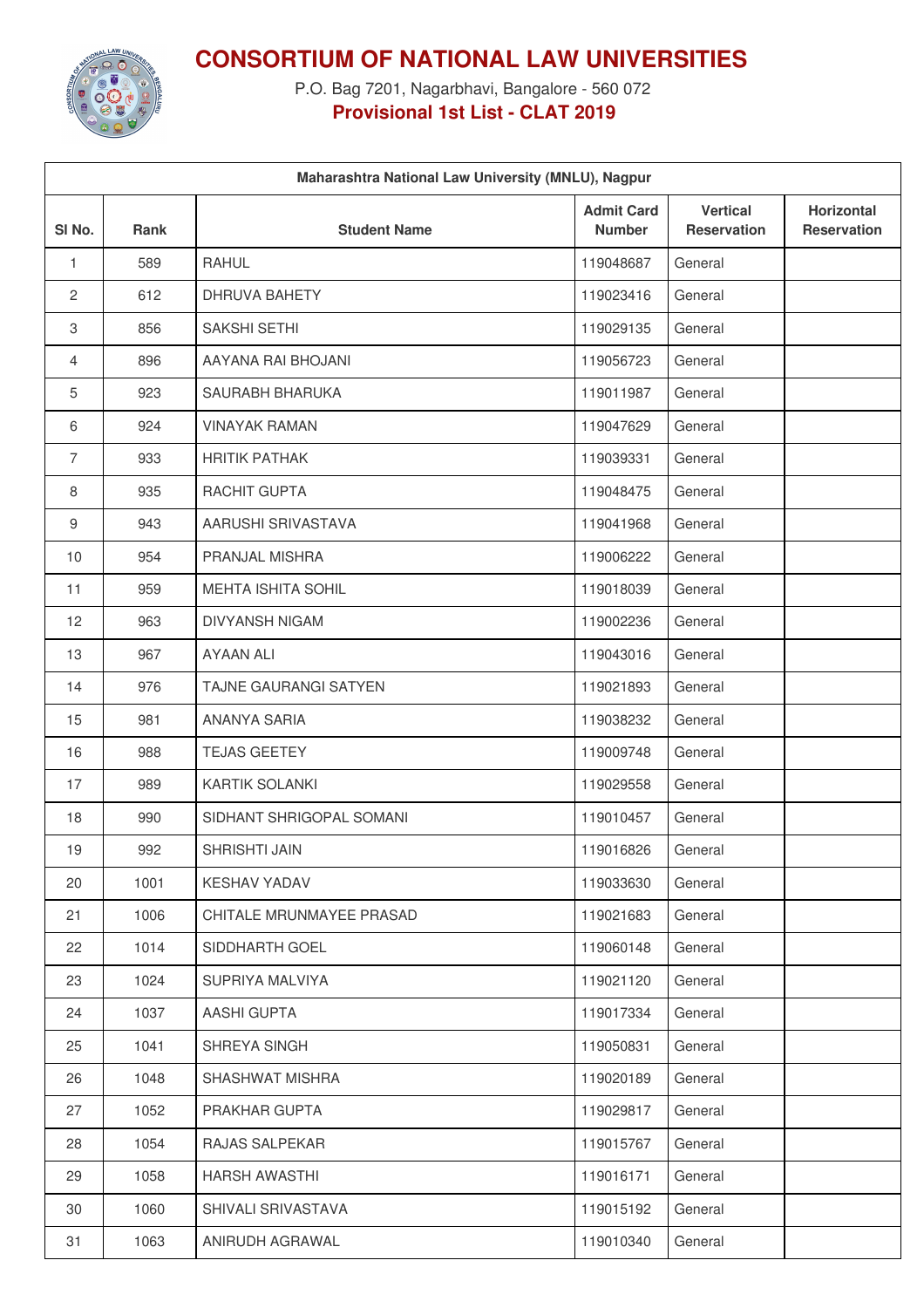| Maharashtra National Law University (MNLU), Nagpur |             |                               |                                    |                                       |                                         |  |
|----------------------------------------------------|-------------|-------------------------------|------------------------------------|---------------------------------------|-----------------------------------------|--|
| SI No.                                             | <b>Rank</b> | <b>Student Name</b>           | <b>Admit Card</b><br><b>Number</b> | <b>Vertical</b><br><b>Reservation</b> | <b>Horizontal</b><br><b>Reservation</b> |  |
| 32                                                 | 1069        | PARIKSHIT PITALE              | 119001153                          | General                               |                                         |  |
| 33                                                 | 1073        | <b>HEMANTH KUMAR</b>          | 119040265                          | General                               |                                         |  |
| 34                                                 | 7725        | RAWATE AMRUTA KISHOR          | 119026064                          | OBC-MH                                |                                         |  |
| 35                                                 | 8122        | NINAAD DESHMUKH               | 119018937                          | OBC-MH                                |                                         |  |
| 36                                                 | 8410        | SONUNE MOHIT SANTOSH          | 119016116                          | OBC-MH                                |                                         |  |
| 37                                                 | 8781        | KHANDKE RHEA ROOPESH          | 119031409                          | OBC-MH                                |                                         |  |
| 38                                                 | 8893        | AMISHA VINOD KAMANE           | 119021716                          | OBC-MH                                |                                         |  |
| 39                                                 | 9217        | SHAUNAK NANDKISHOR PARULEKAR  | 119023780                          | OBC-MH                                |                                         |  |
| 40                                                 | 9354        | PATIL RUSHIKESH UDDHAVRAO     | 119073194                          | OBC-MH                                |                                         |  |
| 41                                                 | 9702        | PATIL NISCHAY SANTOSH         | 119059082                          | OBC-MH                                |                                         |  |
| 42                                                 | 9903        | SHRADHA SRIRAM                | 119057027                          | OBC-MH                                |                                         |  |
| 43                                                 | 10127       | SAYARE SAURAV RAJENDRA        | 119052763                          | OBC-MH                                |                                         |  |
| 44                                                 | 10724       | TEJITA HARI WADODE            | 119017607                          | OBC-MH                                |                                         |  |
| 45                                                 | 10741       | THAKRE VAISHNAVI VIKAS        | 119000682                          | OBC-MH                                |                                         |  |
| 46                                                 | 11019       | YASHASHREE RAKESH RAUT        | 119024902                          | OBC-MH                                |                                         |  |
| 47                                                 | 11225       | PIYUSH JAGANRAO MAPARI        | 119037819                          | OBC-MH                                |                                         |  |
| 48                                                 | 11256       | <b>ABHILASHA</b>              | 119064531                          | SC-MH                                 |                                         |  |
| 49                                                 | 11930       | SHARWARI DHARASKAR            | 119004960                          | OBC-MH                                |                                         |  |
| 50                                                 | 12227       | <b>CHAHAL LILHARE</b>         | 119026134                          | OBC-MH                                |                                         |  |
| 51                                                 | 12349       | <b>TEJASWINI ZALAKI</b>       | 119011208                          | OBC-MH                                |                                         |  |
| 52                                                 | 12596       | PRANAV PRADEEP INGOLE         | 119020765                          | OBC-MH                                |                                         |  |
| 53                                                 | 12692       | MEDHAVI KISHOR PETHKAR        | 119036680                          | OBC-MH                                |                                         |  |
| 54                                                 | 12892       | <b>ABOLI SHELKE</b>           | 119060053                          | OBC-MH                                |                                         |  |
| 55                                                 | 13058       | MAHAJAN JUI CHANDRAKANT       | 119062030                          | OBC-MH                                |                                         |  |
| 56                                                 | 13639       | <b>SAMEER</b>                 | 119047397                          | OBC-MH                                |                                         |  |
| 57                                                 | 13790       | PATIL RUSHIKESH DILIP         | 119002182                          | OBC-MH                                |                                         |  |
| 58                                                 | 14509       | GAIKWAD VIBHAVI VIJAYKUMAR    | 119019167                          | SC-MH                                 |                                         |  |
| 59                                                 | 15683       | <b>KARAN WALI</b>             | 119007254                          | General                               | PWD <sup>*</sup>                        |  |
| 60                                                 | 15703       | <b>JAGDEEPBIRENDER FANDON</b> | 119072021                          | SC-MH                                 |                                         |  |
| 61                                                 | 15770       | PALAS ISHA RAVINDRA           | 119018752                          | SC-MH                                 |                                         |  |
| 62                                                 | 16777       | HARSHADA VINAYAK NANDESHWAR   | 119028925                          | SC-MH                                 |                                         |  |
| 63                                                 | 16788       | PULLARWAR MINAL PRADEEP       | 119016681                          | SBC-MH                                |                                         |  |
| 64                                                 | 16893       | PRACHI SHARAD JADHAV          | 119010862                          | SC-MH                                 |                                         |  |
| 65                                                 | 17001       | NAKHALE RISHABH ARVIND        | 119050015                          | SC-MH                                 |                                         |  |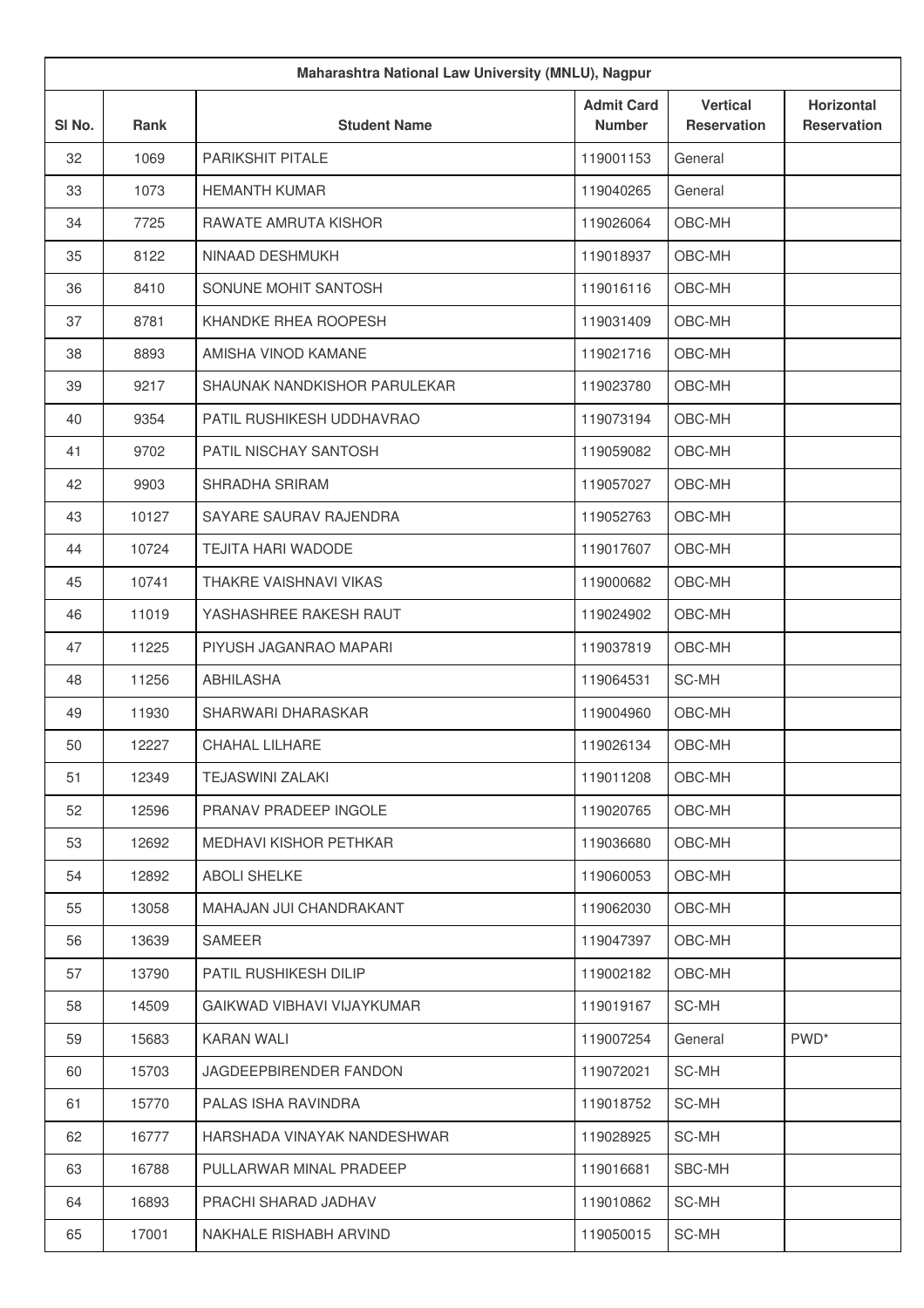| Maharashtra National Law University (MNLU), Nagpur |       |                              |                                    |                                       |                                  |
|----------------------------------------------------|-------|------------------------------|------------------------------------|---------------------------------------|----------------------------------|
| SI No.                                             | Rank  | <b>Student Name</b>          | <b>Admit Card</b><br><b>Number</b> | <b>Vertical</b><br><b>Reservation</b> | Horizontal<br><b>Reservation</b> |
| 66                                                 | 17382 | ADITYARAJ JAYENDRA KASTURE   | 119041041                          | SC-MH                                 |                                  |
| 67                                                 | 17458 | ANURAG SUDHIR DHANVIJAY      | 119005957                          | SC-MH                                 |                                  |
| 68                                                 | 17662 | SANCHI SANJAY ORKE           | 119051721                          | SC-MH                                 |                                  |
| 69                                                 | 17674 | ARUNDHATI ASITKUMAR CHAHANDE | 119004523                          | SC-MH                                 |                                  |
| 70                                                 | 17909 | FALGUNI VIVEK SURYAWANSHI    | 119048141                          | SC-MH                                 |                                  |
| 71                                                 | 18042 | ANUBHAV BABARAO WANI         | 119001297                          | SC-MH                                 |                                  |
| 72                                                 | 18222 | <b>KSHITIJ SONKUSARE</b>     | 119010809                          | SBC-MH                                |                                  |
| 73                                                 | 18833 | KHAPARDE ISHITA SANJAY       | 119015184                          | SC-MH                                 |                                  |
| 74                                                 | 18909 | THETE VAIBHAV VIDHYADHAR     | 119012561                          | SC-MH                                 |                                  |
| 75                                                 | 18940 | PAGARE KAJAL RAJENDRA        | 119019398                          | SC-MH                                 |                                  |
| 76                                                 | 21859 | <b>ISHAAN SETH</b>           | 119009652                          | General                               | PWD <sup>*</sup>                 |
| 77                                                 | 22857 | ROHIT KAWRE                  | 119069487                          | DTA-MH                                |                                  |
| 78                                                 | 23885 | ANAHITA SAMEER BANDEKAR      | 119072974                          | SEBC-MH                               |                                  |
| 79                                                 | 24023 | SHAH RAJVI AMIT              | 119077767                          | General                               | PWD <sup>*</sup>                 |
| 80                                                 | 24039 | ADITYA KALYAN PATIL          | 119034663                          | SEBC-MH                               |                                  |
| 81                                                 | 24772 | ARYAN PRITESH SHAH           | 119024135                          | General                               | PWD <sup>*</sup>                 |
| 82                                                 | 24786 | HIMANE HARDIK SANJAY         | 119018090                          | SEBC-MH                               |                                  |
| 83                                                 | 25630 | SHREEYA SANJAY SALVE         | 119056411                          | NTD-MH                                |                                  |
| 84                                                 | 25814 | DHOTRE ARAHANT SANTOSH       | 119032070                          | DTA-MH                                |                                  |
| 85                                                 | 26541 | PRATIKSHARANI SURESH SAWANT  | 119018802                          | SEBC-MH                               |                                  |
| 86                                                 | 26781 | AKSHAT SHANDILYA             | 119042335                          | General                               | PWD <sup>*</sup>                 |
| 87                                                 | 27859 | DEEP SUDHA GUPTA             | 119029335                          | General                               | PWD <sup>*</sup>                 |
| 88                                                 | 28403 | AZHAAN MOHAMMAD              | 119035561                          | NTB-MH                                |                                  |
| 89                                                 | 31035 | KALE AHILYA VISHWAS          | 119076083                          | NTC-MH                                |                                  |
| 90                                                 | 31984 | PATIL INDRAYANI SHAHAJI      | 119046730                          | SEBC-MH                               |                                  |
| 91                                                 | 32157 | <b>ASTHA SHARMA</b>          | 119003994                          | SEBC-MH                               |                                  |
| 92                                                 | 33321 | IRSHITA ARVIND BHADIKAR      | 119049656                          | ST-MH                                 |                                  |
| 93                                                 | 36716 | KIRDANT YASH MOHANRAO        | 119000752                          | SEBC-MH                               |                                  |
| 94                                                 | 37779 | UIKEY JAGRUTI VISHNUDAS      | 119012460                          | ST-MH                                 |                                  |
| 95                                                 | 38154 | NIMJE VAISHNAVI              | 119011807                          | ST-MH                                 |                                  |
| 96                                                 | 38587 | AISHWARYA GHUGE              | 119066710                          | NTD-MH                                |                                  |
| 97                                                 | 39105 | SHREYANSH PANDEY             | 119056391                          | ST-MH                                 |                                  |
| 98                                                 | 41776 | TEKALE VASUNDHARA TEKALE     | 119006420                          | NTC-MH                                |                                  |
| 99                                                 | 42594 | RAUT SAMRUDDHI ABHIJIT       | 119056614                          | DTA-MH                                |                                  |